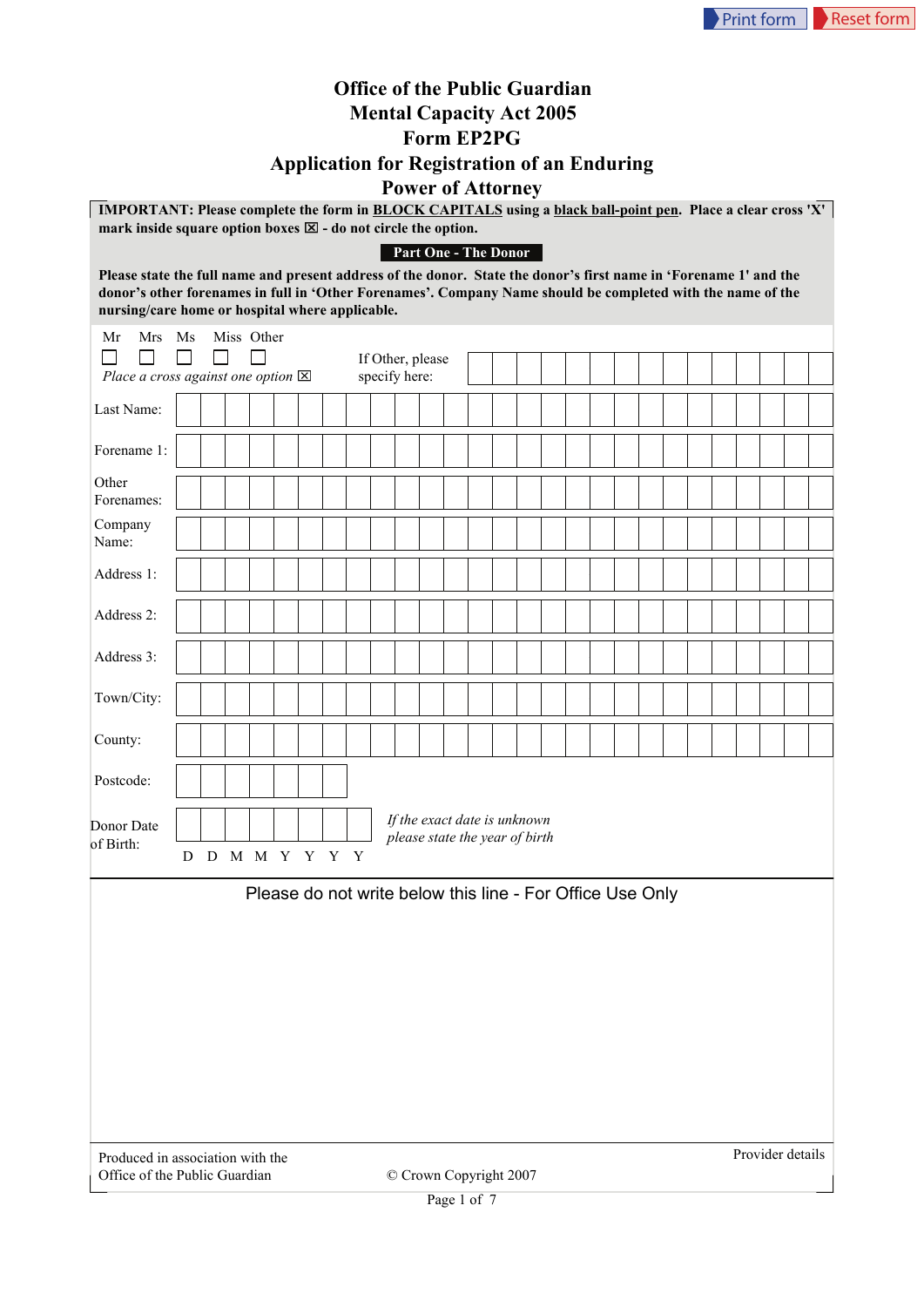|                                                                                                                                                          |                    |  |  |                   |                 |  |                            |  |  |                                   |                     |       |  | Part Two - Attorney One |  |               |  |  |  |                                                      |  |  |  |
|----------------------------------------------------------------------------------------------------------------------------------------------------------|--------------------|--|--|-------------------|-----------------|--|----------------------------|--|--|-----------------------------------|---------------------|-------|--|-------------------------|--|---------------|--|--|--|------------------------------------------------------|--|--|--|
| Please state the full name and present address of the attorney. Professionals e,g, Solicitors or Accountants, should<br>complete the Company Name field. |                    |  |  |                   |                 |  |                            |  |  |                                   |                     |       |  |                         |  |               |  |  |  |                                                      |  |  |  |
| Mrs<br>Mr                                                                                                                                                | Ms                 |  |  | Miss Other        |                 |  |                            |  |  |                                   |                     |       |  |                         |  |               |  |  |  |                                                      |  |  |  |
| Place a cross against one option $\boxtimes$                                                                                                             | $\mathbf{I}$       |  |  |                   |                 |  |                            |  |  | If Other, please<br>specify here: |                     |       |  |                         |  |               |  |  |  |                                                      |  |  |  |
| Last Name:                                                                                                                                               |                    |  |  |                   |                 |  |                            |  |  |                                   |                     |       |  |                         |  |               |  |  |  |                                                      |  |  |  |
| Forename 1:                                                                                                                                              |                    |  |  |                   |                 |  |                            |  |  |                                   |                     |       |  |                         |  |               |  |  |  |                                                      |  |  |  |
| Other<br>Forenames:                                                                                                                                      |                    |  |  |                   |                 |  |                            |  |  |                                   |                     |       |  |                         |  |               |  |  |  |                                                      |  |  |  |
| Company<br>Name:                                                                                                                                         |                    |  |  |                   |                 |  |                            |  |  |                                   |                     |       |  |                         |  |               |  |  |  |                                                      |  |  |  |
| Address 1:                                                                                                                                               |                    |  |  |                   |                 |  |                            |  |  |                                   |                     |       |  |                         |  |               |  |  |  |                                                      |  |  |  |
| Address 2:                                                                                                                                               |                    |  |  |                   |                 |  |                            |  |  |                                   |                     |       |  |                         |  |               |  |  |  |                                                      |  |  |  |
| Address 3:                                                                                                                                               |                    |  |  |                   |                 |  |                            |  |  |                                   |                     |       |  |                         |  |               |  |  |  |                                                      |  |  |  |
| Town/City:                                                                                                                                               |                    |  |  |                   |                 |  |                            |  |  |                                   |                     |       |  |                         |  |               |  |  |  |                                                      |  |  |  |
| County:                                                                                                                                                  | DX No.             |  |  |                   |                 |  |                            |  |  |                                   |                     |       |  |                         |  |               |  |  |  |                                                      |  |  |  |
| Postcode:                                                                                                                                                | (solicitors only): |  |  |                   |                 |  |                            |  |  |                                   |                     |       |  |                         |  |               |  |  |  |                                                      |  |  |  |
| DX Exchange<br>(solicitors only):                                                                                                                        |                    |  |  |                   |                 |  |                            |  |  |                                   |                     |       |  |                         |  |               |  |  |  |                                                      |  |  |  |
| Attorney<br>Date of Birth:                                                                                                                               |                    |  |  |                   |                 |  |                            |  |  |                                   | Daytime<br>Tel No.: |       |  |                         |  |               |  |  |  |                                                      |  |  |  |
| Email                                                                                                                                                    |                    |  |  |                   | D D M M Y Y Y Y |  |                            |  |  |                                   |                     |       |  | (STD Code):             |  |               |  |  |  |                                                      |  |  |  |
| Address:                                                                                                                                                 |                    |  |  |                   |                 |  |                            |  |  |                                   |                     |       |  |                         |  |               |  |  |  |                                                      |  |  |  |
| Occupation:                                                                                                                                              |                    |  |  |                   |                 |  |                            |  |  |                                   |                     |       |  |                         |  |               |  |  |  |                                                      |  |  |  |
| Relationship to donor:                                                                                                                                   |                    |  |  |                   |                 |  |                            |  |  |                                   |                     |       |  |                         |  |               |  |  |  |                                                      |  |  |  |
| Civil Partner /<br>Spouse                                                                                                                                | Child              |  |  | Other<br>Relation |                 |  | N <sub>0</sub><br>Relation |  |  | Solicitor Professional            |                     | Other |  |                         |  | relationship: |  |  |  | If 'Other Relation' or 'Other Professional', specify |  |  |  |
| Place a cross against one option $\boxtimes$                                                                                                             |                    |  |  |                   |                 |  |                            |  |  |                                   |                     |       |  |                         |  |               |  |  |  |                                                      |  |  |  |
| Part B of the Enduring Power of Attorney states whether the attorney is to act jointly, jointly and severally, or alone.                                 |                    |  |  |                   |                 |  |                            |  |  |                                   |                     |       |  |                         |  |               |  |  |  |                                                      |  |  |  |
| Appointment (Place a cross against one option $[×]$ ):                                                                                                   |                    |  |  |                   |                 |  |                            |  |  |                                   |                     |       |  |                         |  | Jointly       |  |  |  |                                                      |  |  |  |
|                                                                                                                                                          |                    |  |  |                   |                 |  |                            |  |  |                                   |                     |       |  |                         |  |               |  |  |  |                                                      |  |  |  |
|                                                                                                                                                          |                    |  |  |                   |                 |  |                            |  |  |                                   |                     |       |  | Jointly and Severally   |  |               |  |  |  |                                                      |  |  |  |
|                                                                                                                                                          |                    |  |  |                   |                 |  |                            |  |  |                                   |                     |       |  |                         |  | Alone         |  |  |  |                                                      |  |  |  |
|                                                                                                                                                          |                    |  |  |                   |                 |  |                            |  |  |                                   |                     |       |  |                         |  |               |  |  |  |                                                      |  |  |  |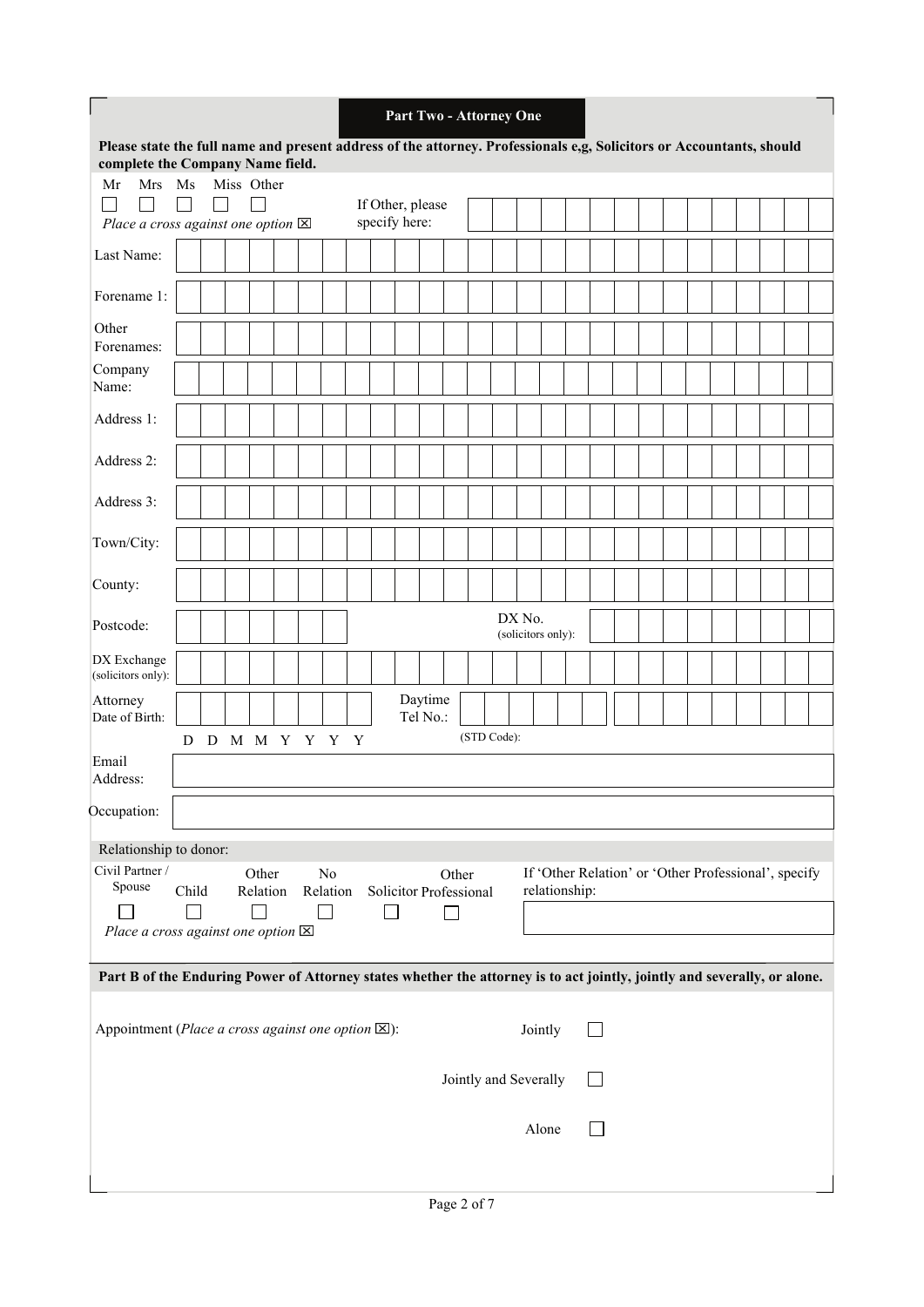|                                                                                                                                                          |                    |               |  |                   |  |  |                |  |               |  |                     |                                 |  | Part Three - Attorney Two         |  |               |  |  |  |  |                                                      |  |  |
|----------------------------------------------------------------------------------------------------------------------------------------------------------|--------------------|---------------|--|-------------------|--|--|----------------|--|---------------|--|---------------------|---------------------------------|--|-----------------------------------|--|---------------|--|--|--|--|------------------------------------------------------|--|--|
| Please state the full name and present address of the attorney. Professionals e.g. Solicitors or Accountants, should<br>complete the Company Name field. |                    |               |  |                   |  |  |                |  |               |  |                     |                                 |  |                                   |  |               |  |  |  |  |                                                      |  |  |
| Mr<br>Mrs<br>Place a cross against one option $\boxtimes$                                                                                                | Ms                 | $\mathbf{L}$  |  | Miss Other        |  |  |                |  | specify here: |  | If Other, please    |                                 |  |                                   |  |               |  |  |  |  |                                                      |  |  |
| Last Name:                                                                                                                                               |                    |               |  |                   |  |  |                |  |               |  |                     |                                 |  |                                   |  |               |  |  |  |  |                                                      |  |  |
| Forename 1:                                                                                                                                              |                    |               |  |                   |  |  |                |  |               |  |                     |                                 |  |                                   |  |               |  |  |  |  |                                                      |  |  |
| Other<br>Forenames:                                                                                                                                      |                    |               |  |                   |  |  |                |  |               |  |                     |                                 |  |                                   |  |               |  |  |  |  |                                                      |  |  |
| Company<br>Name:                                                                                                                                         |                    |               |  |                   |  |  |                |  |               |  |                     |                                 |  |                                   |  |               |  |  |  |  |                                                      |  |  |
| Address 1:                                                                                                                                               |                    |               |  |                   |  |  |                |  |               |  |                     |                                 |  |                                   |  |               |  |  |  |  |                                                      |  |  |
| Address 2:                                                                                                                                               |                    |               |  |                   |  |  |                |  |               |  |                     |                                 |  |                                   |  |               |  |  |  |  |                                                      |  |  |
| Address 3:                                                                                                                                               |                    |               |  |                   |  |  |                |  |               |  |                     |                                 |  |                                   |  |               |  |  |  |  |                                                      |  |  |
| Town/City:                                                                                                                                               |                    |               |  |                   |  |  |                |  |               |  |                     |                                 |  |                                   |  |               |  |  |  |  |                                                      |  |  |
| County:                                                                                                                                                  | DX No.             |               |  |                   |  |  |                |  |               |  |                     |                                 |  |                                   |  |               |  |  |  |  |                                                      |  |  |
| Postcode:                                                                                                                                                | (solicitors only): |               |  |                   |  |  |                |  |               |  |                     |                                 |  |                                   |  |               |  |  |  |  |                                                      |  |  |
| DX Exchange<br>(solicitors only):                                                                                                                        |                    |               |  |                   |  |  |                |  |               |  |                     |                                 |  |                                   |  |               |  |  |  |  |                                                      |  |  |
| Attorney<br>Date of Birth:                                                                                                                               |                    |               |  |                   |  |  |                |  |               |  | Daytime<br>Tel No.: |                                 |  |                                   |  |               |  |  |  |  |                                                      |  |  |
| Email<br>Address:                                                                                                                                        | D                  | D M M Y Y Y Y |  |                   |  |  |                |  |               |  |                     |                                 |  | (STD Code):                       |  |               |  |  |  |  |                                                      |  |  |
| Occupation:                                                                                                                                              |                    |               |  |                   |  |  |                |  |               |  |                     |                                 |  |                                   |  |               |  |  |  |  |                                                      |  |  |
| Relationship to donor:                                                                                                                                   |                    |               |  |                   |  |  |                |  |               |  |                     |                                 |  |                                   |  |               |  |  |  |  |                                                      |  |  |
| Civil Partner /<br>Spouse<br>Place a cross against one option $\boxtimes$                                                                                | Child              |               |  | Other<br>Relation |  |  | No<br>Relation |  |               |  |                     | Other<br>Solicitor Professional |  |                                   |  | relationship: |  |  |  |  | If 'Other Relation' or 'Other Professional', specify |  |  |
| Please state the full name and present address of the attorney. Professionals e.g. Solicitors or Accountants, should<br>complete the Company Name field. |                    |               |  |                   |  |  |                |  |               |  |                     |                                 |  | <b>Part Four - Attorney Three</b> |  |               |  |  |  |  |                                                      |  |  |
| Mr<br>Mrs<br>Place a cross against one option $\boxtimes$                                                                                                | Ms<br>$\sim$       | $\mathbf{L}$  |  | Miss Other        |  |  |                |  | specify here: |  | If Other, please    |                                 |  |                                   |  |               |  |  |  |  |                                                      |  |  |
| Last Name:                                                                                                                                               |                    |               |  |                   |  |  |                |  |               |  |                     |                                 |  |                                   |  |               |  |  |  |  |                                                      |  |  |
| Forename 1:                                                                                                                                              |                    |               |  |                   |  |  |                |  |               |  |                     |                                 |  |                                   |  |               |  |  |  |  |                                                      |  |  |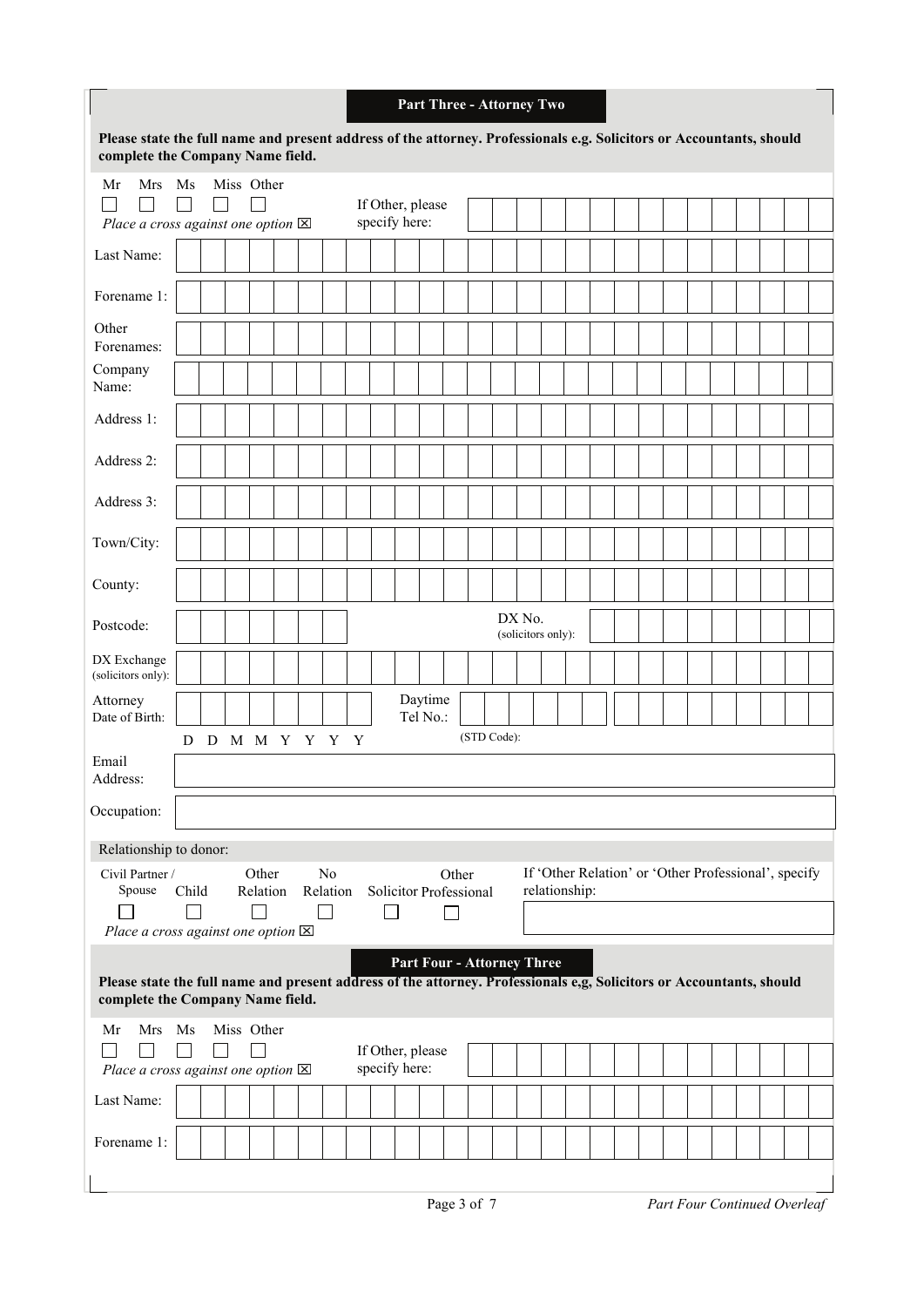|                                                                                                                                                                                                                                                                                                                                                                                                                                         |                                                |  |  |  |  |  |  |  |  |  |  |  |  |          |  | Part Four - Attorney Three cont'd            |  |  |  |  |  |  |
|-----------------------------------------------------------------------------------------------------------------------------------------------------------------------------------------------------------------------------------------------------------------------------------------------------------------------------------------------------------------------------------------------------------------------------------------|------------------------------------------------|--|--|--|--|--|--|--|--|--|--|--|--|----------|--|----------------------------------------------|--|--|--|--|--|--|
| Other<br>Forenames:                                                                                                                                                                                                                                                                                                                                                                                                                     |                                                |  |  |  |  |  |  |  |  |  |  |  |  |          |  |                                              |  |  |  |  |  |  |
| Company<br>Name:                                                                                                                                                                                                                                                                                                                                                                                                                        |                                                |  |  |  |  |  |  |  |  |  |  |  |  |          |  |                                              |  |  |  |  |  |  |
| Address 1:                                                                                                                                                                                                                                                                                                                                                                                                                              |                                                |  |  |  |  |  |  |  |  |  |  |  |  |          |  |                                              |  |  |  |  |  |  |
| Address 2:                                                                                                                                                                                                                                                                                                                                                                                                                              |                                                |  |  |  |  |  |  |  |  |  |  |  |  |          |  |                                              |  |  |  |  |  |  |
| Address 3:                                                                                                                                                                                                                                                                                                                                                                                                                              |                                                |  |  |  |  |  |  |  |  |  |  |  |  |          |  |                                              |  |  |  |  |  |  |
| Town/City:                                                                                                                                                                                                                                                                                                                                                                                                                              |                                                |  |  |  |  |  |  |  |  |  |  |  |  |          |  |                                              |  |  |  |  |  |  |
| County:                                                                                                                                                                                                                                                                                                                                                                                                                                 | DX No.                                         |  |  |  |  |  |  |  |  |  |  |  |  |          |  |                                              |  |  |  |  |  |  |
| Postcode:                                                                                                                                                                                                                                                                                                                                                                                                                               | (solicitors only):                             |  |  |  |  |  |  |  |  |  |  |  |  |          |  |                                              |  |  |  |  |  |  |
| DX Exchange<br>(solicitors only):                                                                                                                                                                                                                                                                                                                                                                                                       | Daytime                                        |  |  |  |  |  |  |  |  |  |  |  |  |          |  |                                              |  |  |  |  |  |  |
| Attorney<br>Date of Birth:                                                                                                                                                                                                                                                                                                                                                                                                              | Tel No.:<br>(STD Code):<br>D M M Y Y Y Y<br>D. |  |  |  |  |  |  |  |  |  |  |  |  |          |  |                                              |  |  |  |  |  |  |
| Email<br>Address:<br>Occupation:                                                                                                                                                                                                                                                                                                                                                                                                        |                                                |  |  |  |  |  |  |  |  |  |  |  |  |          |  |                                              |  |  |  |  |  |  |
| Relationship to donor:<br>N <sub>0</sub><br>Other<br>Other<br>Civil Partner /<br>If 'Other Relation' or 'Other Professional', specify<br>Solicitor Professional<br>Spouse Child<br>Relation<br>Relation<br>relationship:<br>$\mathcal{L}$<br>Place a cross against one option $\boxtimes$<br>If there are additional attorneys, please complete the above details in the 'Additional Information' section (at the end<br>of this form). |                                                |  |  |  |  |  |  |  |  |  |  |  |  |          |  |                                              |  |  |  |  |  |  |
| I (We) the attorney(s) apply to register the Enduring Power of Attorney made by the donor under the Enduring<br>Powers of Attorney Act 1985, the original, or if the original is lost or destroyed, a certified copy of which<br>accompanies this application.<br>I (We) have reason to believe that the donor is or is becoming mentally incapable.                                                                                    |                                                |  |  |  |  |  |  |  |  |  |  |  |  |          |  | Part Five - The Enduring Power of Attorney   |  |  |  |  |  |  |
| Date that the <b>Donor</b> signed the Enduring Power of Attorney.<br>You can find this in Part B of the Enduring Power of Attorney.                                                                                                                                                                                                                                                                                                     |                                                |  |  |  |  |  |  |  |  |  |  |  |  |          |  | D D M M Y Y Y Y                              |  |  |  |  |  |  |
| To your knowledge, has the Donor made any other Enduring<br>Powers of Attorney?:                                                                                                                                                                                                                                                                                                                                                        |                                                |  |  |  |  |  |  |  |  |  |  |  |  | Yes"""Pq |  | Place a cross against one option $\boxtimes$ |  |  |  |  |  |  |
| If 'Yes', please give details below including registration date if applicable:                                                                                                                                                                                                                                                                                                                                                          |                                                |  |  |  |  |  |  |  |  |  |  |  |  |          |  |                                              |  |  |  |  |  |  |
|                                                                                                                                                                                                                                                                                                                                                                                                                                         |                                                |  |  |  |  |  |  |  |  |  |  |  |  |          |  |                                              |  |  |  |  |  |  |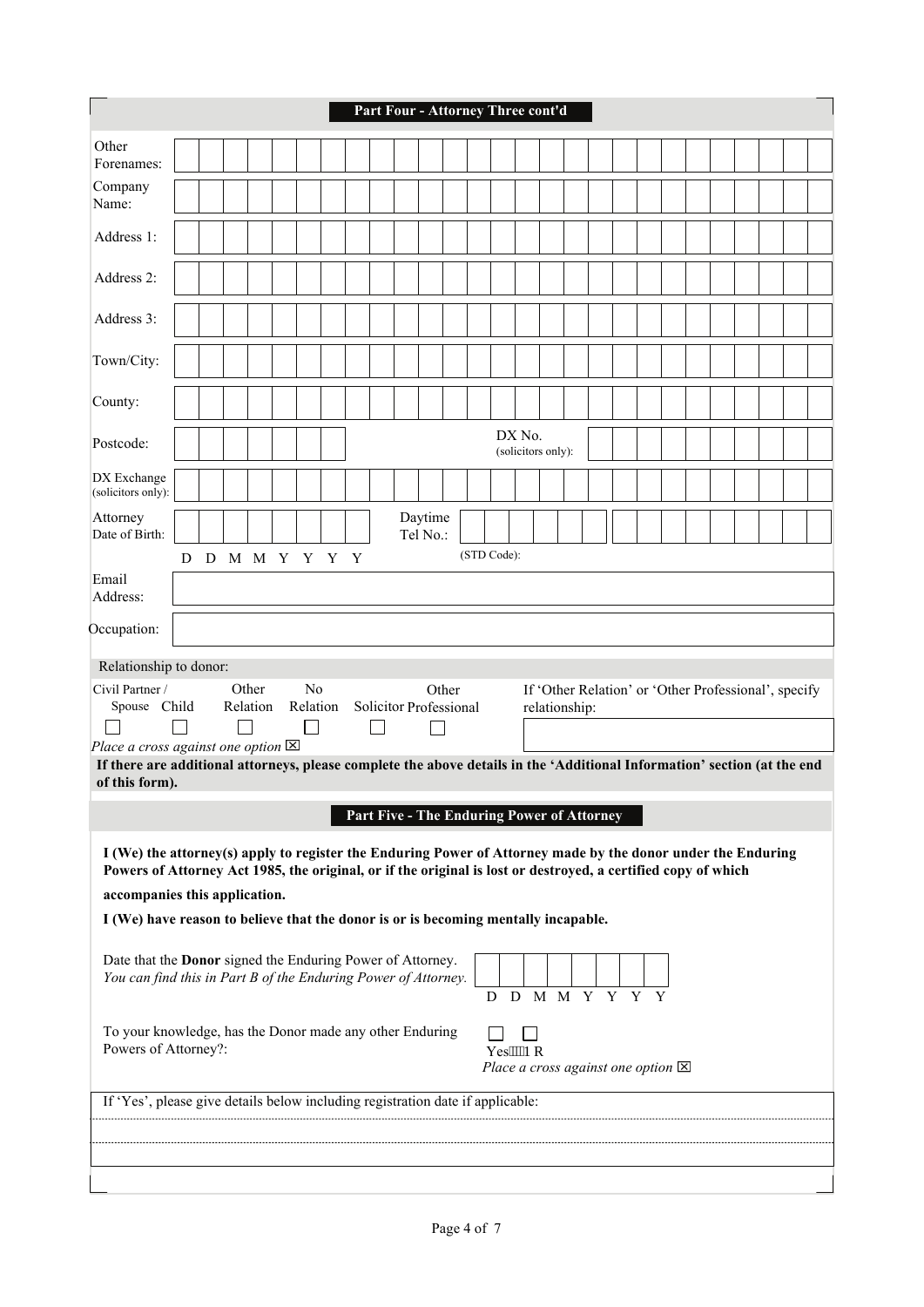|               | Part Six - Notice of Application to Donor                                                                                                                                                           |                    |  |  |                 |  |  |  |  |  |  |  |  |  |  |
|---------------|-----------------------------------------------------------------------------------------------------------------------------------------------------------------------------------------------------|--------------------|--|--|-----------------|--|--|--|--|--|--|--|--|--|--|
|               | Notice must be given personally to the donor. It should be made clear if someone other than the attorney(s) gives the<br>notice. The date on which the notice was given MUST be completed.          |                    |  |  |                 |  |  |  |  |  |  |  |  |  |  |
|               | I (We) have given notice of the application to register in the prescribed form (EP1PG) to the donor personally,                                                                                     |                    |  |  |                 |  |  |  |  |  |  |  |  |  |  |
| on this date: |                                                                                                                                                                                                     |                    |  |  |                 |  |  |  |  |  |  |  |  |  |  |
|               | D D M M Y Y Y Y                                                                                                                                                                                     |                    |  |  |                 |  |  |  |  |  |  |  |  |  |  |
|               | If someone other than the attorney gives notice to the donor please complete the name and address details below. Please also<br>complete the date above:                                            |                    |  |  |                 |  |  |  |  |  |  |  |  |  |  |
| Full Name:    |                                                                                                                                                                                                     |                    |  |  |                 |  |  |  |  |  |  |  |  |  |  |
| Address 1:    |                                                                                                                                                                                                     |                    |  |  |                 |  |  |  |  |  |  |  |  |  |  |
| Address 2:    |                                                                                                                                                                                                     |                    |  |  |                 |  |  |  |  |  |  |  |  |  |  |
| Address 3:    |                                                                                                                                                                                                     |                    |  |  |                 |  |  |  |  |  |  |  |  |  |  |
| Town/City:    |                                                                                                                                                                                                     |                    |  |  |                 |  |  |  |  |  |  |  |  |  |  |
| County:       | Postcode:                                                                                                                                                                                           |                    |  |  |                 |  |  |  |  |  |  |  |  |  |  |
|               | <b>Part Seven - Notice of Application to Relatives</b><br>Please complete details of all relatives entitled to notice.<br>$\perp$                                                                   |                    |  |  |                 |  |  |  |  |  |  |  |  |  |  |
|               | Please place a cross in the box $\boxtimes$ if no relatives are entitled to notice:<br>I (We) have given notice to register in the prescribed form (EP1PG) to the following relatives of the donor: |                    |  |  |                 |  |  |  |  |  |  |  |  |  |  |
|               |                                                                                                                                                                                                     |                    |  |  |                 |  |  |  |  |  |  |  |  |  |  |
| Full Name:    | Relationship to Donor:                                                                                                                                                                              |                    |  |  |                 |  |  |  |  |  |  |  |  |  |  |
| Address:      | Date notice given:                                                                                                                                                                                  |                    |  |  |                 |  |  |  |  |  |  |  |  |  |  |
|               |                                                                                                                                                                                                     |                    |  |  |                 |  |  |  |  |  |  |  |  |  |  |
|               |                                                                                                                                                                                                     |                    |  |  | D D M M Y Y Y Y |  |  |  |  |  |  |  |  |  |  |
| Full Name:    | Relationship to Donor:                                                                                                                                                                              |                    |  |  |                 |  |  |  |  |  |  |  |  |  |  |
| Address:      |                                                                                                                                                                                                     | Date notice given: |  |  |                 |  |  |  |  |  |  |  |  |  |  |
|               |                                                                                                                                                                                                     |                    |  |  |                 |  |  |  |  |  |  |  |  |  |  |
|               |                                                                                                                                                                                                     |                    |  |  | D D M M Y Y Y Y |  |  |  |  |  |  |  |  |  |  |
| Full Name:    | Relationship to Donor:                                                                                                                                                                              |                    |  |  |                 |  |  |  |  |  |  |  |  |  |  |
| Address:      |                                                                                                                                                                                                     | Date notice given: |  |  |                 |  |  |  |  |  |  |  |  |  |  |
|               |                                                                                                                                                                                                     |                    |  |  |                 |  |  |  |  |  |  |  |  |  |  |
|               |                                                                                                                                                                                                     |                    |  |  | D D M M Y Y Y Y |  |  |  |  |  |  |  |  |  |  |
| Full Name:    | Relationship to Donor:                                                                                                                                                                              |                    |  |  |                 |  |  |  |  |  |  |  |  |  |  |
| Address:      |                                                                                                                                                                                                     | Date notice given: |  |  |                 |  |  |  |  |  |  |  |  |  |  |
|               |                                                                                                                                                                                                     |                    |  |  |                 |  |  |  |  |  |  |  |  |  |  |
|               | D                                                                                                                                                                                                   |                    |  |  | D M M Y Y Y Y   |  |  |  |  |  |  |  |  |  |  |
| Full Name:    | Relationship to Donor:                                                                                                                                                                              |                    |  |  |                 |  |  |  |  |  |  |  |  |  |  |
| Address:      |                                                                                                                                                                                                     | Date notice given: |  |  |                 |  |  |  |  |  |  |  |  |  |  |
|               |                                                                                                                                                                                                     |                    |  |  |                 |  |  |  |  |  |  |  |  |  |  |
|               | D                                                                                                                                                                                                   | D                  |  |  | M M Y Y Y Y     |  |  |  |  |  |  |  |  |  |  |
|               | If there are additional relatives please complete the Relative Name, Relationship, Address and Date details in the<br>'Additional Information' section (at the end of this form).                   |                    |  |  |                 |  |  |  |  |  |  |  |  |  |  |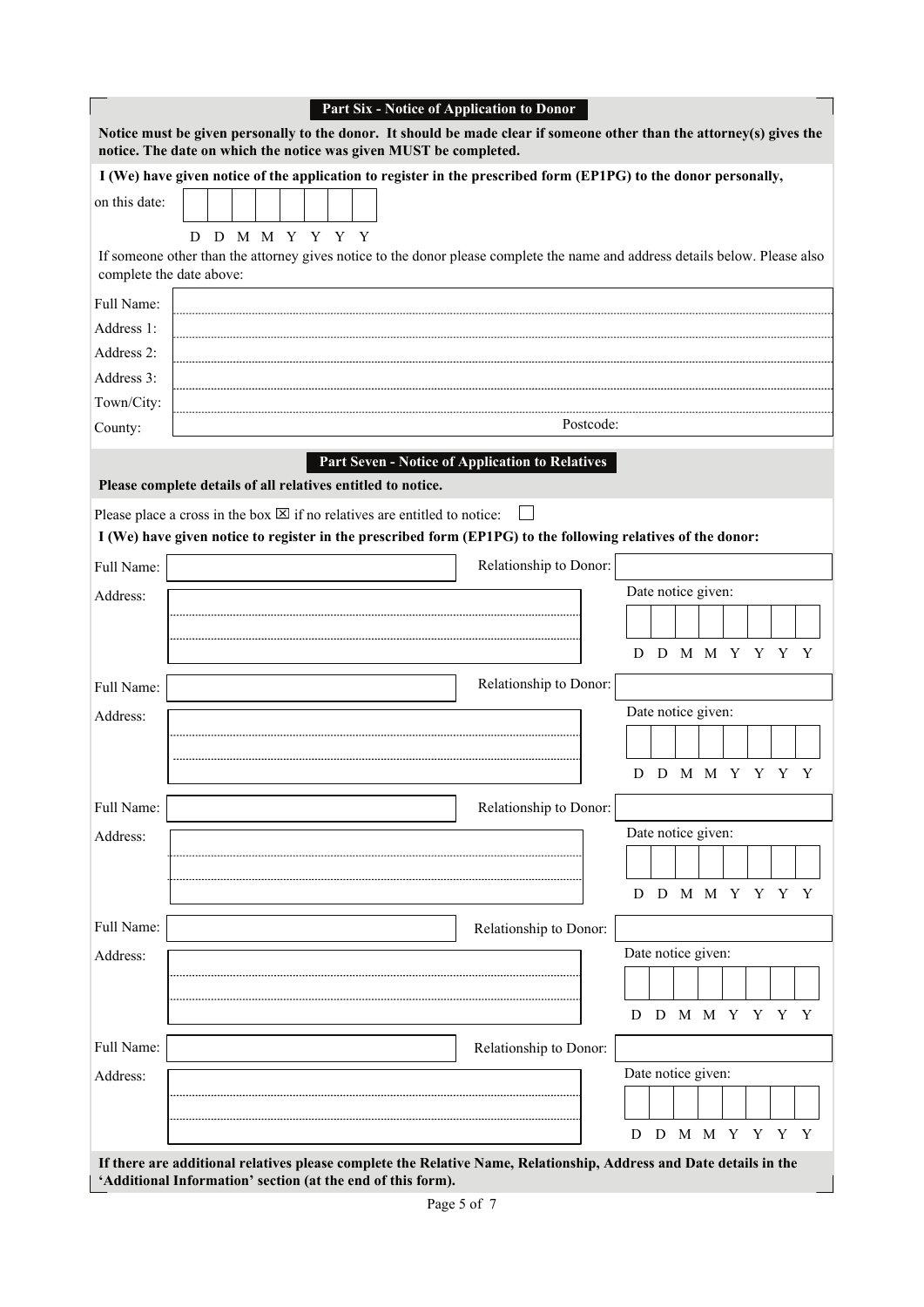|            | Part Eight - Notice of Application to Co-Attorney(s)<br>Do not complete this section if it does not apply. If there are additional co-attorneys please complete the Attorney<br>Name, Relationship, Address and Date details in the 'Additional Information' section (at the end of this form). |                                                                                                           |   |                    |  |  |  |
|------------|-------------------------------------------------------------------------------------------------------------------------------------------------------------------------------------------------------------------------------------------------------------------------------------------------|-----------------------------------------------------------------------------------------------------------|---|--------------------|--|--|--|
|            | Are all the attorneys applying to register? Yes $\Box$ No $\Box$ Place a cross against one option $\boxtimes$                                                                                                                                                                                   |                                                                                                           |   |                    |  |  |  |
|            | If no, I (We) have given notice to my (our) co-attorney(s) as follows:                                                                                                                                                                                                                          |                                                                                                           |   |                    |  |  |  |
| Full Name: |                                                                                                                                                                                                                                                                                                 | Relationship to Donor:                                                                                    |   |                    |  |  |  |
| Address:   |                                                                                                                                                                                                                                                                                                 |                                                                                                           |   | Date notice given: |  |  |  |
|            |                                                                                                                                                                                                                                                                                                 |                                                                                                           |   |                    |  |  |  |
|            |                                                                                                                                                                                                                                                                                                 |                                                                                                           | D | D M M Y Y Y Y      |  |  |  |
| Full Name: |                                                                                                                                                                                                                                                                                                 | Relationship to Donor:                                                                                    |   |                    |  |  |  |
| Address:   |                                                                                                                                                                                                                                                                                                 |                                                                                                           |   | Date notice given: |  |  |  |
|            |                                                                                                                                                                                                                                                                                                 |                                                                                                           |   |                    |  |  |  |
|            |                                                                                                                                                                                                                                                                                                 |                                                                                                           | D | D M M Y Y Y Y      |  |  |  |
|            | <b>Part Nine - Fees</b><br>Guidelines on remission and postponement of fees can be obtained from the Office of the Public Guardian.                                                                                                                                                             |                                                                                                           |   |                    |  |  |  |
|            | Have you enclosed a cheque for the registration fee for this application? Yes $\Box$ No $\Box$ Place a cross against one option $\boxtimes$                                                                                                                                                     |                                                                                                           |   |                    |  |  |  |
| the fee?   | Do you wish to apply for postponement, exemption or remission of                                                                                                                                                                                                                                | $Yes \nightharpoonup No \nightharpoonup Place a cross against one option \nightharpoonup \nightharpoonup$ |   |                    |  |  |  |
|            | If yes, please complete the application for exemption or remission form.                                                                                                                                                                                                                        |                                                                                                           |   |                    |  |  |  |
|            |                                                                                                                                                                                                                                                                                                 |                                                                                                           |   |                    |  |  |  |
|            | <b>Part Ten - Declaration</b><br>Note: The application should be signed by all attorneys who are making the application. This must not pre-date the<br>date(s) when the notices were given.                                                                                                     |                                                                                                           |   |                    |  |  |  |
|            | I (We) certify that the above information is correct and that to the best of my (our) knowledge and belief I (We) have<br>complied with the provisions of the Mental Capacity Act 2005.                                                                                                         |                                                                                                           |   |                    |  |  |  |
| Signed:    |                                                                                                                                                                                                                                                                                                 | Dated:                                                                                                    |   |                    |  |  |  |
|            |                                                                                                                                                                                                                                                                                                 |                                                                                                           |   | D D M M Y Y Y Y    |  |  |  |
| Signed:    |                                                                                                                                                                                                                                                                                                 | Dated:                                                                                                    |   |                    |  |  |  |
|            |                                                                                                                                                                                                                                                                                                 |                                                                                                           |   | D D M M Y Y Y Y    |  |  |  |
| Signed:    |                                                                                                                                                                                                                                                                                                 | Dated:                                                                                                    |   |                    |  |  |  |
|            |                                                                                                                                                                                                                                                                                                 |                                                                                                           | D | D M M Y Y Y Y      |  |  |  |
|            |                                                                                                                                                                                                                                                                                                 |                                                                                                           |   |                    |  |  |  |
|            |                                                                                                                                                                                                                                                                                                 |                                                                                                           |   |                    |  |  |  |
|            |                                                                                                                                                                                                                                                                                                 |                                                                                                           |   |                    |  |  |  |
|            |                                                                                                                                                                                                                                                                                                 |                                                                                                           |   |                    |  |  |  |
|            |                                                                                                                                                                                                                                                                                                 |                                                                                                           |   |                    |  |  |  |
|            |                                                                                                                                                                                                                                                                                                 |                                                                                                           |   |                    |  |  |  |
|            |                                                                                                                                                                                                                                                                                                 |                                                                                                           |   |                    |  |  |  |
|            |                                                                                                                                                                                                                                                                                                 |                                                                                                           |   |                    |  |  |  |
|            |                                                                                                                                                                                                                                                                                                 |                                                                                                           |   |                    |  |  |  |